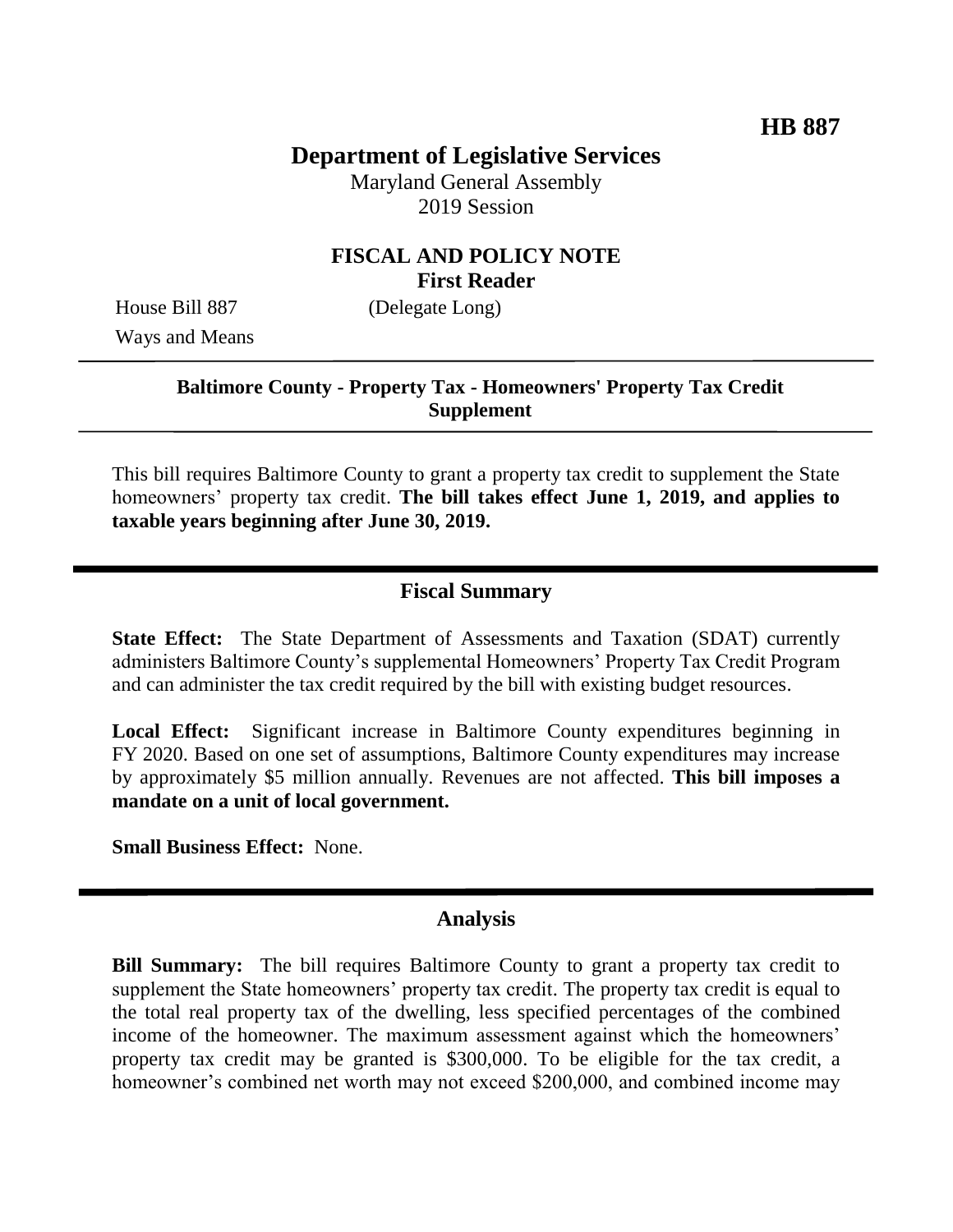not exceed \$72,000. The percentages applied to the combined income that are used to calculate the amount of the property tax credit are (1) 0% of the first \$18,000 of combined income; (2) 6.5% of the next \$4,000 of combined income; and (3) 9% of the combined income over \$22,000.

SDAT is required to administer the county supplemental property tax credit, and Baltimore County must reimburse the department for any administrative expenses.

**Current Law:** Baltimore County provides a local supplement to the State Homeowners' Property Tax Credit Program. The maximum assessment against which the county's existing supplemental homeowners' property tax credit may be granted is \$300,000. To be eligible for the tax credit, a homeowner's combined net worth may not exceed \$200,000, and combined income may not exceed \$60,000. The percentages applied to the combined income that are used to calculate the amount of the property tax credit are (1) 0% of the first \$4,000 of combined income; (2) 0% of the second \$4,000 of combined income; (3) 0% of the third \$4,000 of combined income; (4) 6.5% of the fourth \$4,000 of combined income; and (5) 9% of the combined income over \$16,000.

**Background:** The Homeowners' Property Tax Credit Program is a State-funded program that provides credits against State and local real property taxation for homeowners who qualify based on a sliding scale of property tax liability and income. The fiscal 2020 State budget includes \$66.5 million in funding for the program. Approximately 52,800 homeowners are expected to benefit from the program in fiscal 2020. **Appendix – Homeowners' Property Tax Credit Program** provides a brief description of the program and recent legislative changes.

Baltimore County granted 7,701 homeowners approximately \$1.2 million in local supplemental property tax credits in fiscal 2018. Baltimore County currently caps the amount of the credit at \$160 per recipient.

**Local Fiscal Effect:** Baltimore County expenditures for the supplemental homeowners' property tax credit increase by a significant amount beginning in fiscal 2020. Part of this increase is due to existing recipients receiving a larger credit, which results from the changes in the percentage of combined income used to determine the tax credit amount. In addition, the bill will expand program eligibility to new individuals by raising the combined gross income limit from \$60,000 under current law to \$72,000. Based on the following information, Baltimore County expenditures could increase by approximately \$5 million annually.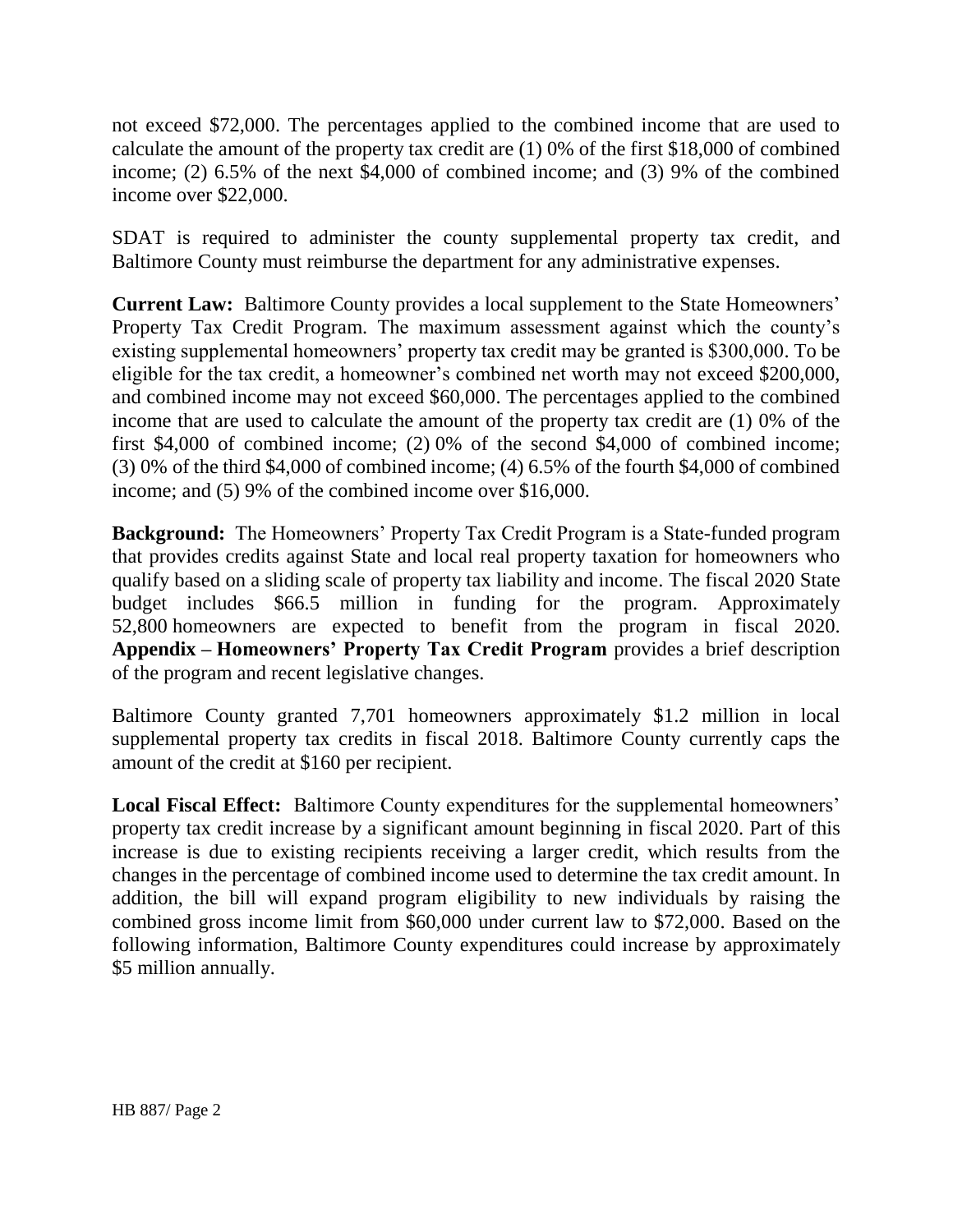#### *Percentage of Combined Income*

Due to the change in the percentages of combined income used to determine the tax credit amount, the maximum local credit amount per recipient increases from \$160 under current law to \$700. The actual impact will depend on the combined income level of individuals.

There would be no effect on individuals with a combined income of \$12,000 or less; their local supplement would remain the same under the bill. Individuals with combined incomes of between \$12,000 and \$16,000 would receive an additional \$260 under the bill. Individuals with combined incomes of between \$16,000 and \$18,000 would receive an additional \$440 under the bill. Individuals with combined incomes exceeding \$18,000 would receive an additional \$540 under the bill. Based on income data from the U.S. Census Bureau, most households in Baltimore County have income levels exceeding \$12,000.

With 7,700 individuals currently receiving the county supplemental credit and a maximum credit enhancement of \$540 per recipient, Baltimore County expenditures could increase by approximately \$4.2 million annually.

#### *Combined Gross Income Limit*

Due to the increase in the combined gross income limit, additional individuals may become eligible for the county supplemental credit. Based on income data from the U.S. Census Bureau, approximately 40% of households in Baltimore County have income levels below \$60,000. Expanding eligibility to include households with income levels of up to \$72,000 may result in an additional 1,500 individuals receiving the county supplemental credit. This could increase Baltimore County expenditures by an additional \$810,000 annually.

#### **Additional Information**

**Prior Introductions:** HB 583 of 2018 received a hearing in the House Ways and Means Committee, but no further action was taken. Its cross file, SB 815 received an unfavorable report from the Senate Budget and Taxation Committee. HB 751 of 2017 received a hearing in the House Ways and Means Committee but was subsequently withdrawn.

**Cross File:** None.

**Information Source(s):** Baltimore County; State Department of Assessments and Taxation; Department of Legislative Services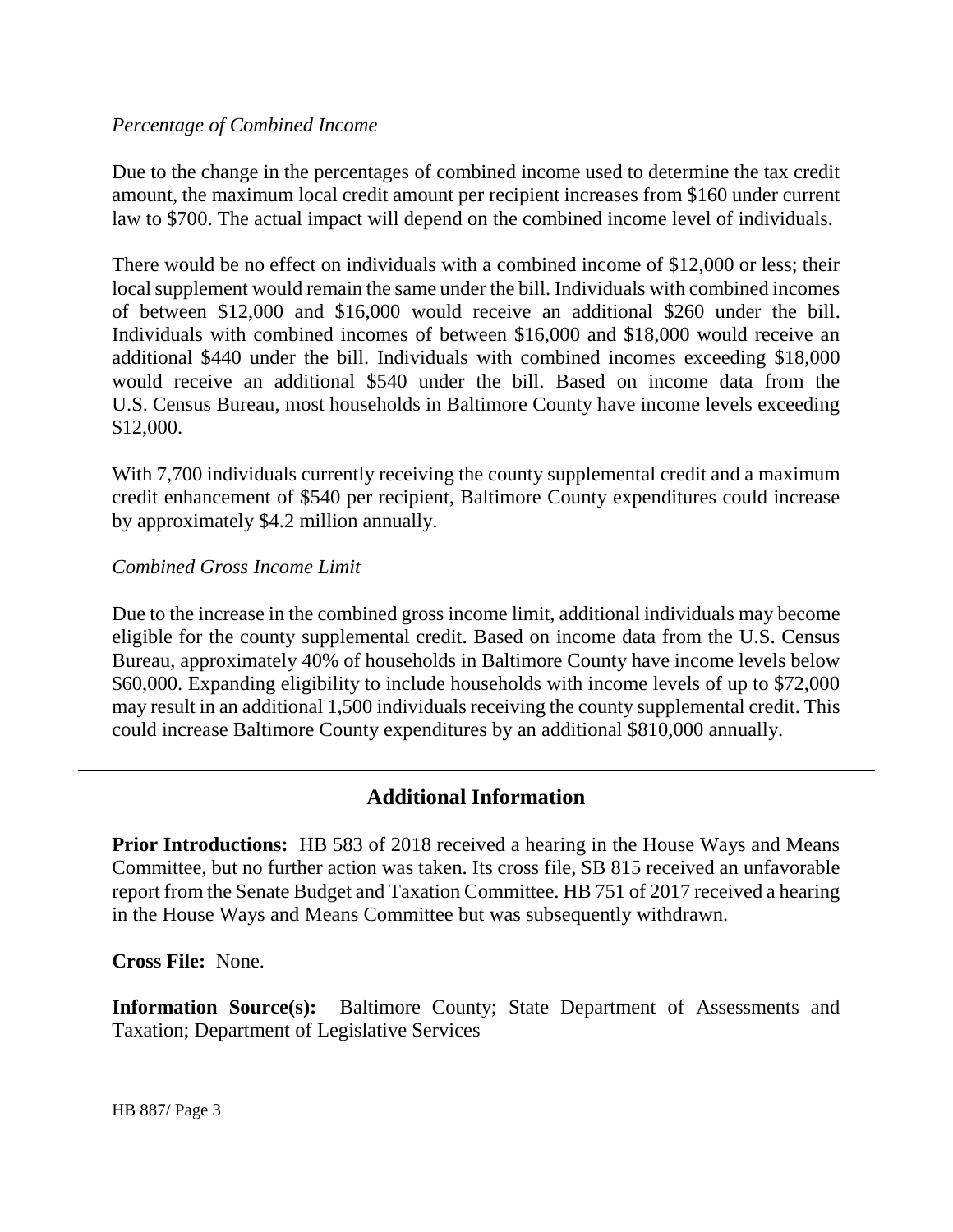Analysis by: Michael Sanelli Direct Inquiries to:

(410) 946-5510 (301) 970-5510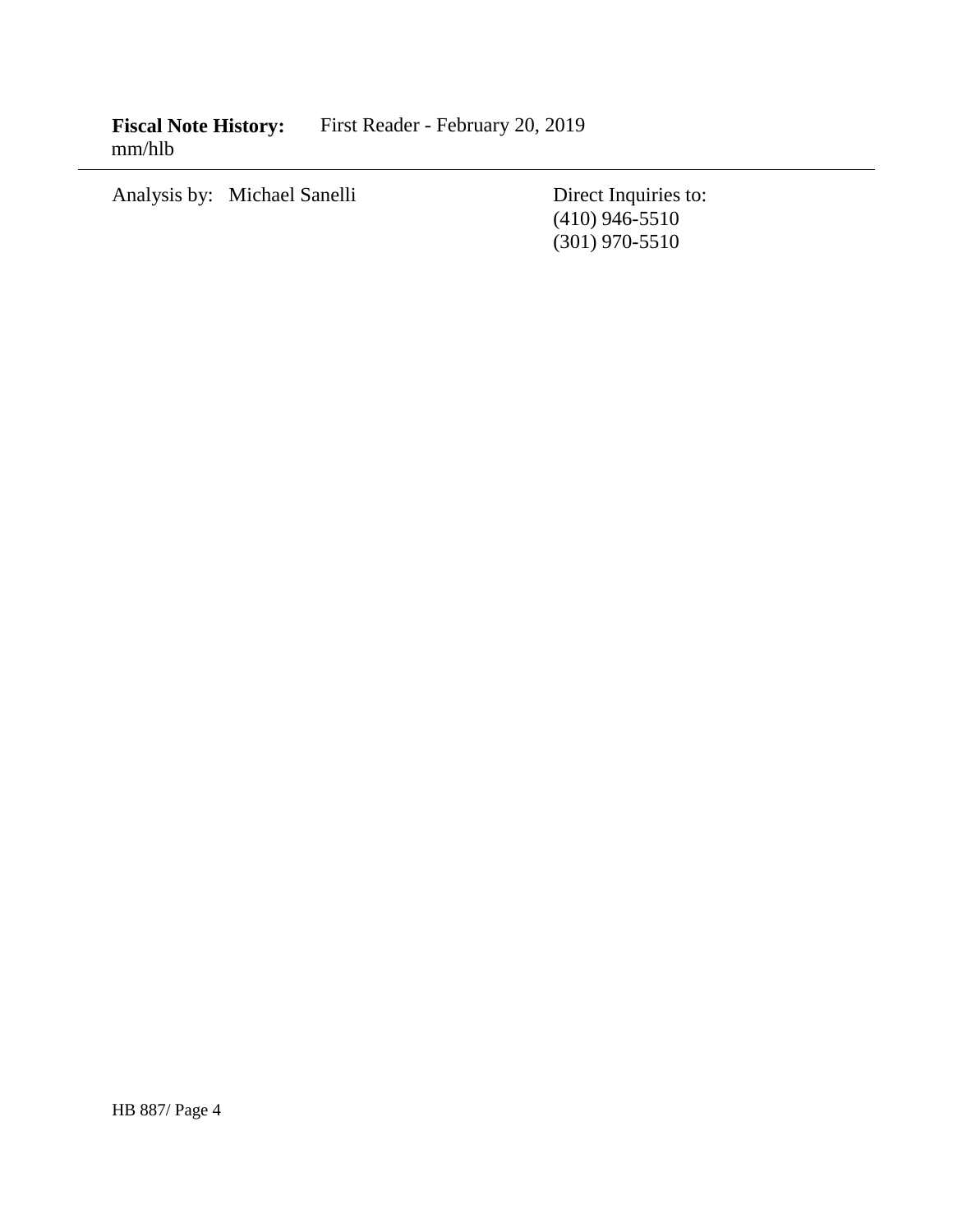# **Appendix – Homeowners' Property Tax Credit Program**

**Current Law:** The maximum assessment against which the homeowners' property tax credit may be granted is \$300,000. To be eligible for the tax credit, a homeowner's combined net worth may not exceed \$200,000 and combined income may not exceed \$60,000. Total real property tax is the product of the sum of all property tax rates on real property, including special district tax rates, for the taxable year on a dwelling multiplied by the lesser of \$300,000 or the assessed value of the dwelling reduced by the amount of the homestead property tax credit.

The percentages applied to the combined income that are used to calculate the amount of the property tax credit are (1) 0% of the first \$8,000 of combined income; (2) 4% of the next \$4,000 of combined income; (3) 6.5% of the next \$4,000 of combined income; and (4) 9% of the combined income over \$16,000.

**Background:** The Homeowners' Property Tax Credit Program (Circuit Breaker) is a State-funded program (*i.e.*, the State reimburses local governments) providing credits against State and local real property taxation for homeowners who qualify based on a sliding scale of property tax liability and income. **Exhibit 1** shows the number of individuals qualifying for the tax credit and the total cost of the program since fiscal 2005, as referenced in the State budget.

Chapter 27 of 2006 made several significant changes to the Homeowners' Property Tax Credit Program: the maximum assessment against which the credit may be granted was increased to \$300,000 from \$150,000; and the percentages used to determine the amount of the tax credit were altered.

Chapter 588 of 2005 altered the calculation of total real property tax for the Homeowners' Property Tax Credit Program by subtracting the homestead tax credit amount from the total assessment rather than the maximum assessment specified under the credit. Chapter 588 also specified additional eligibility criteria for the local supplement to the Homeowners' Property Tax Credit Program by authorizing a local jurisdiction to alter the \$200,000 limitation on a homeowner's net worth for eligibility for a local supplement to the Homeowners' Property Tax Credit Program.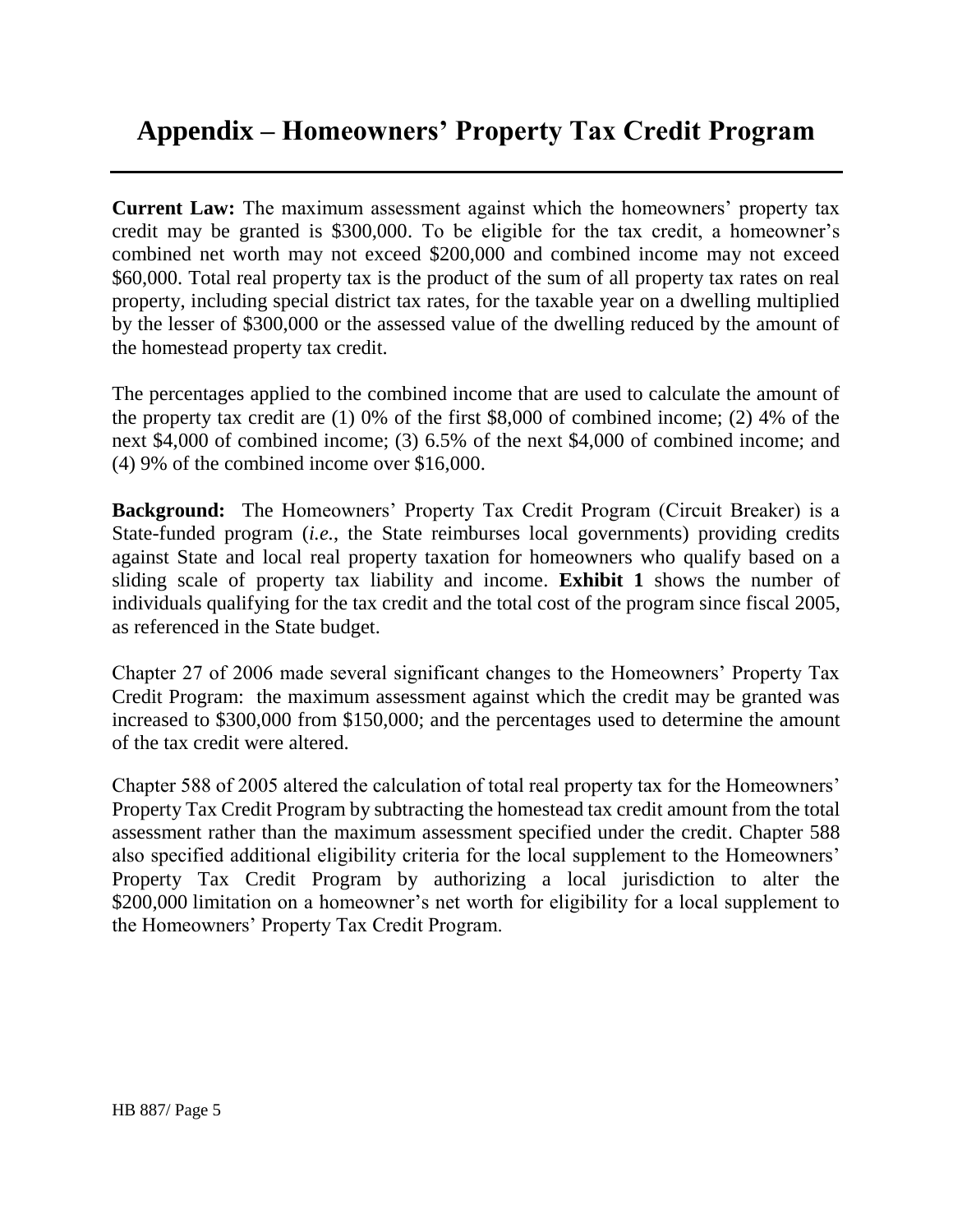## **Exhibit 1 Homeowners' Property Tax Credit Program Fiscal 2005-2020**

**Average**

|                    |                     |                | Avelage       |
|--------------------|---------------------|----------------|---------------|
|                    | <b>Eligible</b>     | <b>State</b>   | <b>Credit</b> |
| <b>Fiscal Year</b> | <b>Applications</b> | <b>Funding</b> | <b>Amount</b> |
| 2005 Actual        | 48,666              | \$39.5 million | \$812         |
| 2006 Actual        | 46,628              | 41.7 million   | 894           |
| 2007 Actual        | 48,290              | 45.6 million   | 944           |
| 2008 Actual        | 46,618              | 45.2 million   | 970           |
| 2009 Actual        | 47,781              | 50.3 million   | 1,053         |
| 2010 Actual        | 48,737              | 53.4 million   | 1,096         |
| 2011 Actual        | 49,224              | 58.0 million   | 1,179         |
| 2012 Actual        | 52,594              | 62.6 million   | 1,190         |
| 2013 Actual        | 53,196              | 62.6 million   | 1,177         |
| 2014 Actual        | 50,872              | 61.6 million   | 1,218         |
| 2015 Actual        | 48,713              | 59.5 million   | 1,221         |
| 2016 Actual        | 46,751              | 58.4 million   | 1,249         |
| 2017 Actual        | 45,964              | 54.2 million   | 1,301         |
| 2018 Actual        | 46,682              | 61.7 million   | 1,322         |
| 2019 Estimated     | 50,623              | 65.5 million   | 1,294         |
| 2020 Estimated     | 52,776              | 66.5 million   | 1,260         |
|                    |                     |                |               |

Source: Department of Budget and Management

Since fiscal 1992, the counties and Baltimore City have been authorized to grant a local supplement to the Homeowners' Property Tax Credit Program. The State Department of Assessments and Taxation (SDAT) administers a local supplement granted by a county, but the cost of a local supplement is borne by the local government. For purposes of the local supplement, the counties are authorized to alter the maximum on the assessed value taken into account in calculating the credit, as well as the percentages and income levels specified in the tax limit formula. The counties are also authorized to impose limitations on eligibility for a local supplement in addition to the requirements specified for the State credit. Baltimore City and 13 counties – Anne Arundel, Baltimore, Calvert, Caroline, Carroll, Charles, Frederick, Garrett, Harford, Howard, Kent, Montgomery, and Washington – have a local homeowners' property tax credit supplement program that is administered by SDAT. Based on data collected by the Department of Legislative Services in 2016, these jurisdictions granted approximately 19,600 homeowners with \$8.1 million in local property tax credits in fiscal 2016, as shown in **Exhibit 2**.

HB 887/ Page 6